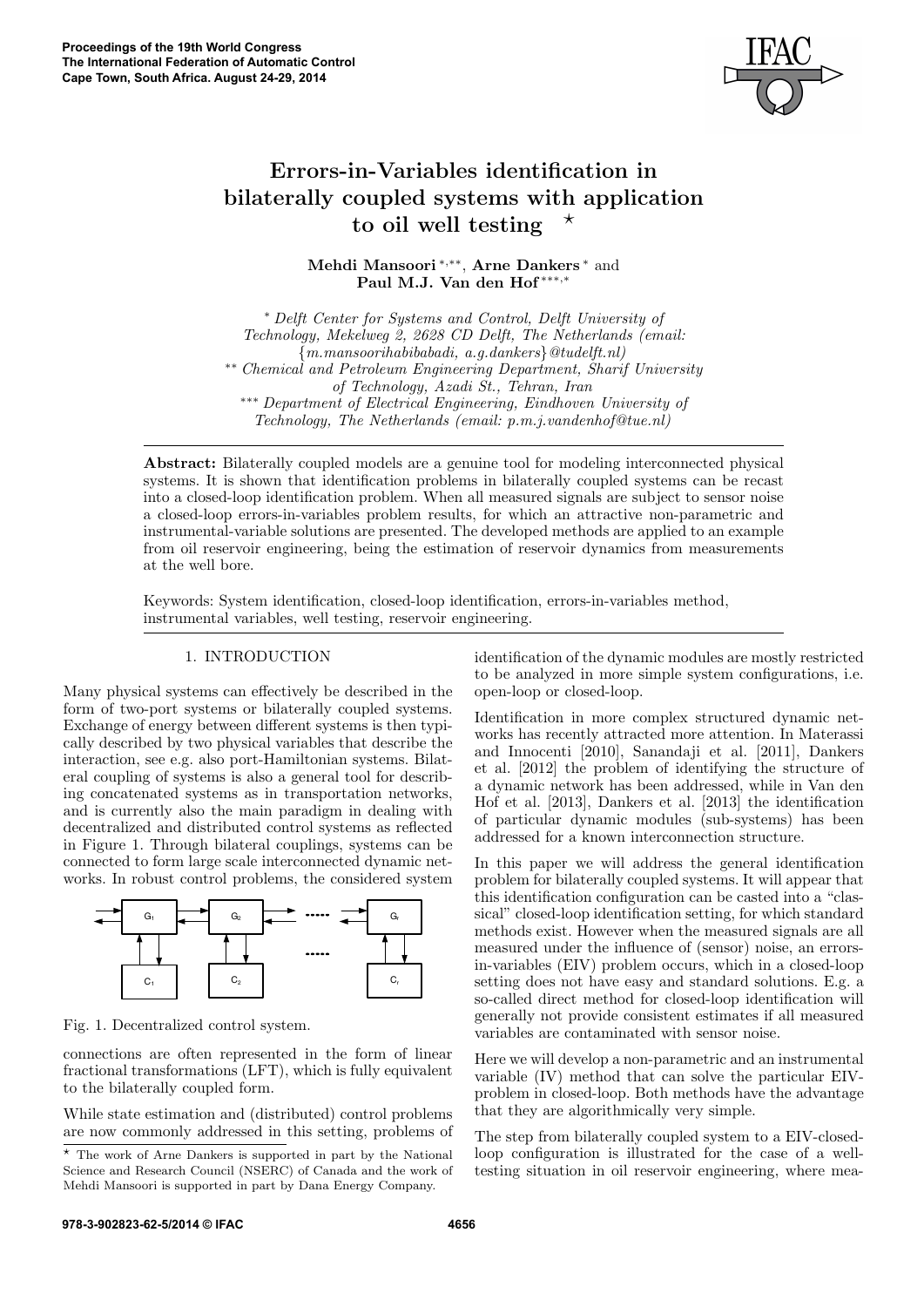sured well pressures and flows are used to identify characteristics of the underlying oil reservoir. This example is cast into the described EIV setting, and identification results are shown to illustrate the presented identification method.

The rest of the paper is structured as follows. First bilaterally coupled systems are introduced and cast into an identification framework. Then the generalized nonparametric and IV methods are presented to handle the related EIV-identification problem. Subsequently a well test example is given to illustrate the results.

## 2. IDENTIFICATION IN BILATERALLY COUPLED **SYSTEMS**

The system setup that we consider in this paper is reflected in Figure 2, composed of two inputs  $u_1, u_2$  and two outputs  $y_1, y_2$ , where the output signals are contaminated with additive disturbance signals  $v_1, v_2$ , being realizations of stationary stochastic processes. Identification of the linear time-invariant components  $G_{ji}$ ,  $i, j = 1, 2$  on the basis of measured data  $u_1, u_2$  and  $y_1, y_2$  is a standard multivariable open-loop identification problem.



Fig. 2. System configuration in bilateral form.

When to of such systems get connected, as sketched in Figure 3, we can simply equate the signals at the connection node, i.e.  $y_2 = u_3$  and  $u_2 = y_3$ , and a concatenated system occurs. Now the identification of particular transfers becomes more involved, in particular because of the "loop" that connects the transfers  $G_{22}$  and  $G_{33}$ . Several different identification problems can be formulated now. In this paper we will particularly focus on the problem of identifying  $G_{33}$  on the basis of measurements  $y_2, y_3$  at the interconnection node. This transfer  $G_{33}$  can be interpreted as the load that is connected to the original system. To this



Fig. 3. Bilaterally coupled systems.

end we isolate the parts of the interconnected network that are relevant for the identification of  $G_{33}$  into the structure that is given in Figure 4. In this diagram we have removed the effect of  $y_1$ , while we have assumed that the port at node 4 is not connected to any other system (no load). The result is now a more or less standard closed-



Fig. 4. Bilaterally coupled systems recast in closed-loop form for identification of  $G_{33}$ .

loop configuration where the to-be-identified object  $G_{33}$  is positioned in the forward path between  $u_3$  and  $y_3$ , and where  $G_{22}$  acts as a feedback "controller". The additional input signal  $u_1$  then can be given the interpretation of a reference signal.

For the identification of  $G_{33}$  on the basis of measured  $u_3, y_3$ and possibly  $u_1$  several closed-loop identification methods are available Ljung [1999], ranging from direct methods that only use measured signals  $u_3, y_3$ , to indirect methods that also utilize the "reference" signal  $u_1$ . Solutions for this problem are typically available when signals  $u_3, y_3$ (and possibly  $u_1$ ) can be measured free from measurement/sensor noise. In the next section we will focus on this identification problem for the situation that all measured signals are subject to sensor noise, turning the problem into an errors-in-variables problem.

# 3. CLOSED-LOOP ERRORS-IN-VARIABLES IDENTIFICATION

In this section the identification of a closed-loop system is considered where noisy measurements of the input, output and reference are available. The identification setup is shown in Fig. 5.

This is can be seen as an extension of the open loop Errorsin-Variables (EIV) framework to a closed-loop setting. The open loop EIV identification problem has been extensively studied (a survey paper is Söderström [2012]). In general, given only noisy measurements of the input and output of a system operating in open loop, the dynamics of the plant are not identifiable. Using some prior knowledge, the problem may become identifiable [Söderström, 2012].

In Söderström et al. [2013] various closed-loop EIV data generating systems are considered. In all the systems investigated in that paper, a noise-free reference signal is assumed to be known. Thus, the case we study here is a slight generalization of that one.



Fig. 5. Closed-loop data generating system with sensor noise

As in the open-loop case, the presence of the sensor noise does not have trivial consequences for the closed-loop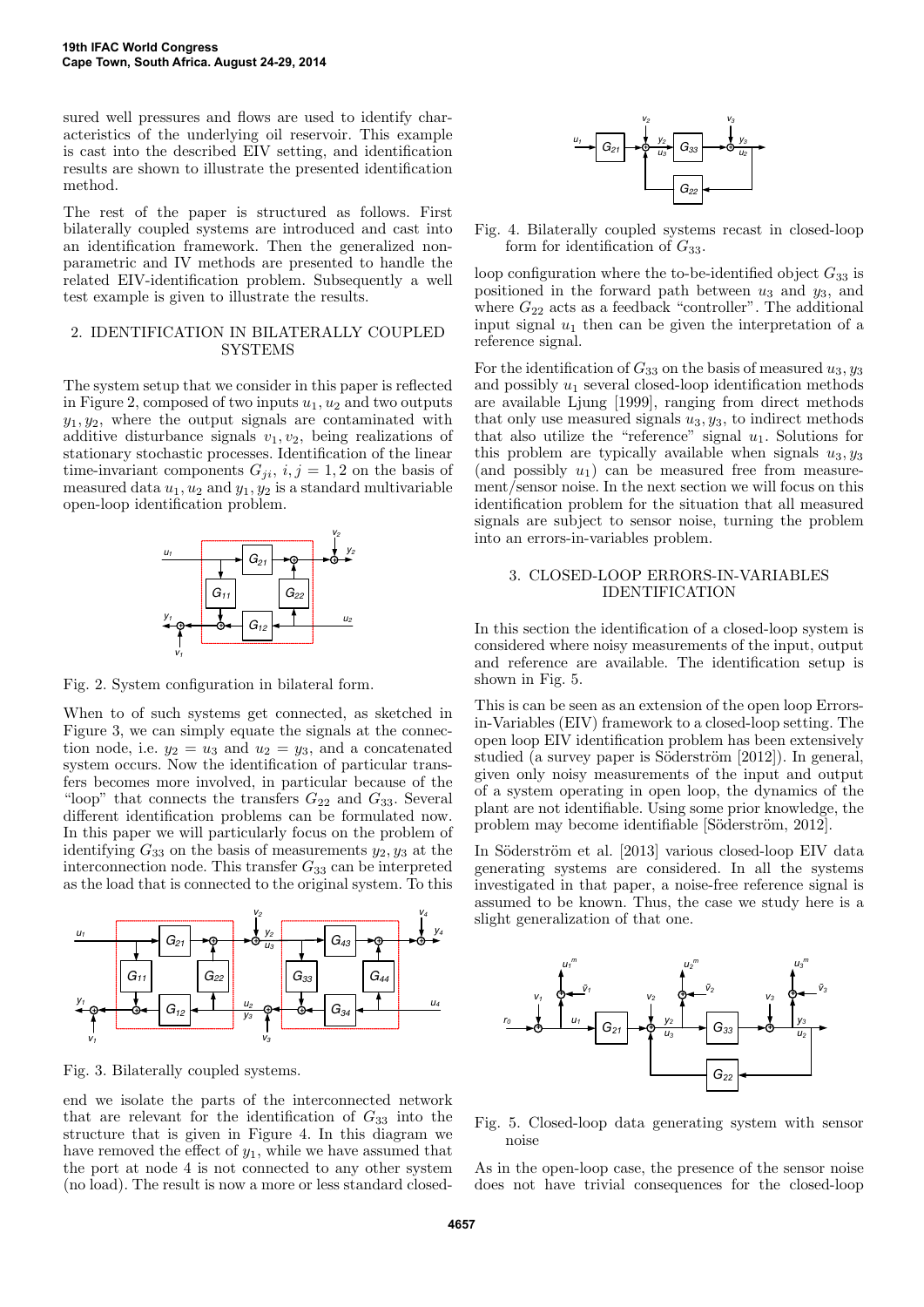identification problem. In fact, none of the closed-loop identification methods presented in Forssell and Ljung [1999] will result in consistent estimates of the plant if there is sensor noise on either the input and/or the reference.

In the following subsections, two methods are presented to obtain estimates of  $G_{33}$ . First a non-parametric method is presented. It is based on obtaining an estimate of the cross power spectral densities of the data. Secondly, a (parametric) instrumental variable (IV) method is presented. Before studying the methods, the data generating system is formalized.

## 3.1 Closed-Loop Errors-in-Variables System

The equations for the system shown in Fig. 5 are:

$$
y_2(t) = G_{21}(q)u_1(t) + G_{22}(q)u_2(t) + v_2(t)
$$
  

$$
y_3(t) = G_{33}(q)u_3(t) + v_3(t)
$$

where q denotes the shift operator (i.e.  $q^{-1}u(t) = u(t -$ 1)) and each v denotes process noise, which is modeled by a stationary stochastic process with rational power spectral density. The variable  $u_1$  is an *external variable*, usually referred to as the reference in control systems. It may possible to (indirectly) influence this variable. The variables  $u_1, u_2$  and  $u_3$  are measured with noise:

$$
\tilde{u}_i(t) = u_i(t) + s_i(t), \ i = 1, 2, 3,
$$

where  $s_1$ ,  $s_2$  and  $s_3$  denote the *sensor noise* (or error), that is assumed to be a stationary stochastic process with rational power spectral density (it is not necessarily assumed to be white noise). Note that  $\tilde{y}_3 = \tilde{u}_2$  and  $\tilde{y}_2 = \tilde{u}_3.$ 

The transfer function  $G_{33}$  is assumed to be a rational function, i.e  $G_{33}(q) = \frac{B_{33}^0(q)}{A_{33}^0(q)}$  where  $A_{33}^0$  and  $B_{33}^0$  are coprime polynomials in  $q$ .

The data generating system is assumed to satisfy the following conditions.

Assumption 1. Conditions on the noise.

The variables  $s_1$ ,  $v_1$  and  $r_0$  are uncorrelated to the sensor noise  $s_2$  and  $s_3$ , and process noise  $v_2$  and  $v_3$ .  $\Box$ 

In the following two subsections it will be shown how to obtain estimates of  $G_{33}$  using only  $\tilde{u}_1$ ,  $\tilde{u}_2$ , and  $\tilde{u}_3$ .

#### 3.2 Non-Parametric Method

In this section it is shown that a non-parametric estimate of G<sup>33</sup> can be obtained directly from the cross power spectral densities of the available signals. In particular, it is shown that

$$
G_{33}(\omega) = \frac{\Phi_{\tilde{y}_3\tilde{u}_1}(\omega)}{\Phi_{\tilde{y}_2\tilde{u}_1}(\omega)}\tag{1}
$$

where  $\Phi_{\tilde{y}_3\tilde{u}_1}$  is the cross power spectral density of  $\tilde{y}_3$  and  $\tilde{u}_1$ , and  $\Phi_{\tilde{y}_2\tilde{u}_1}$  is the cross power spectral density of  $\tilde{y}_2$  and  $\tilde{u}_1$ . This method is suggested in Söderström et al. [2013] for the case where  $u_1$  is measured noise free. Here we show that the method works, even when a noisy measurement of  $u_1$  is available.

The cross power spectral density of  $\Phi_{\tilde{y}_3\tilde{u}_1}$  is the Discrete Time Fourier Transform of the cross-correlation of  $\tilde{y}_3$  and  $\tilde{u}_1$ , which is equal to:

$$
R_{\tilde{y}_3\tilde{u}_1}(\tau) = \bar{\mathbb{E}}[\tilde{y}_3(t)\tilde{u}_1(t-\tau)] \tag{2}
$$

where  $\mathbb{E}[\cdot]$  denotes the expected value operator in a quasi-stationary framework and is defined as  $\mathbb{\bar{E}}$  :=  $\lim_{N\to\infty}\frac{1}{N}\sum_{t=0}^{N-1}\mathbb{E}$  and  $\mathbb{E}$  is the expected value operator [Ljung, 1999]. Expressing  $\tilde{y}_3$  in terms of  $u_1$  results in:

$$
R_{\tilde{y}_3\tilde{u}_1}(\tau) = \bar{\mathbb{E}} \Big[ \Big( G_{33}(q)S(q)G_{21}(q)u_1(t) + S(q)G_{33}(q)v_2(t) + S(q)v_3(t) + s_3(t) \Big) \Big( u_1(t-\tau) + s_1(t-\tau) \Big) \Big] \tag{3}
$$

where S denotes the sensitivity function  $S = \frac{1}{1-G_{22}G_{33}}$ . By Assumption 1, (3) can be simplified to:

$$
R_{\tilde{y}_3\tilde{u}_1}(\tau) = \bar{\mathbb{E}}\left[G_{33}(q)S(q)G_{21}(q)u_1(t) \cdot u_1(t-\tau)\right] \tag{4}
$$

Thus, by taking the Discrete Time Fourier Transform of (4) the cross power spectral density of  $\tilde{y}_3$  and  $\tilde{u}_1$  is:

$$
\Phi_{\tilde{y}_3\tilde{u}_1}(\omega) = G_{33}(e^{j\omega})S(e^{j\omega})G_{21}(e^{j\omega})\Phi_{u_1}(\omega) \tag{5}
$$

where  $\Phi_{u_1}(\omega)$  is the power spectral density of  $u_1$ .

By the same reasoning, it can be shown that the cross power spectral density of  $\tilde{y}_2$  and  $\tilde{u}_1$  is:

$$
\Phi_{\tilde{y}_2\tilde{u}_1}(\omega) = S(e^{j\omega})G_{21}(e^{j\omega})\Phi_{u_1}(\omega). \tag{6}
$$

Thus it is clear from (5) and (6) that (1) holds.

An estimate of  $\Phi_{\tilde{y}_2\tilde{u}_1}$  can be obtained using  $\tilde{y}_2$  and  $\tilde{u}_1$ by calculating the periodogram [Ljung, 1999]. Essentially this means an estimate of  $\Phi_{\tilde{y}_2\tilde{u}_1}$  can be obtained using the Discrete Fourier Transform (DFT) of  $\tilde{y}_2$  and  $\tilde{u}_1$ :

$$
\hat{\Phi}_{\tilde{y}_2\tilde{u}_1}^N(\omega) = \frac{1}{N} \tilde{Y}_2(e^{j\omega}) \tilde{U}_1(e^{-j\omega})
$$

where  $\tilde{Y}_2(e^{j\omega})$  and  $\tilde{U}_1(e^{-j\omega})$  denote the N point DFT of N samples of  $\tilde{y}_2$  and  $\tilde{u}_1$  respectively.

In the signal processing and identification literature, periodograms are often smoothed using smoothing windows such as Bartlett or Hamming windows [Ljung, 1999].

In the following section a method is presented to obtain a parametric estimate of  $G_{33}$ .

#### 3.3 Basic Closed-Loop Instrumental Variable Method

In the following text, the Basic Closed-Loop Instrumental Variable method of Gilson and Van den Hof [2005] will be presented. In Gilson and Van den Hof [2005] they suppose that noise free measurements of  $u_1, y_2$  and  $y_3$  are available. We show that even in the presence of sensor noise, the method still results in consistent estimates of  $G_{33}$ .

The model is a parameterized rational function:

$$
G_{33}(q, \theta) = \frac{B_{33}(q, \theta)}{A_{33}(q, \theta)} = \frac{q^{-n_k} (b_0^{33} + b_1^{33} q^{-1} + \dots + b_{n_b}^{33} q^{-n_b})}{1 + a_1^{33} q^{-1} + \dots + a_{n_a}^{33} q^{-n_a}}
$$

where the parameter vector is  $\theta = [a_1^{33} \cdots a_{n_a}^{33} \; b_0^{33} \cdots \; b_{n_b}^{33}]^T$ . The following regressor will be very useful:

 $\phi_{33}^T(t) = [-\tilde{y}_3(t-1) \cdots -\tilde{y}_3(t-n_a) \tilde{u}_3(t) \cdots \tilde{u}_3(t-n_b)]$ The output  $\tilde{y}_3$  can now be expressed as  $\tilde{y}_3(t) = B_{33}^0(q)\tilde{u}_3(t) + (1 - A_{33}^0(q))\tilde{y}_3(t)$  $-B_{33}^0(q)s_2(t)+A_{33}^0(q)(v_3(t)+s_3(t))$  $=\phi_{33}^T(t)\theta_{33}^0 + \breve{v}_3(t)$  (7)

 $^{\rm 1}$   $\,s_1$  is uncorrelated to  $s_2$  if the cross-correlation between  $s_1$  and  $s_2,$  $R_{s_1s_2}(\tau)$  is zero for all  $\tau$ .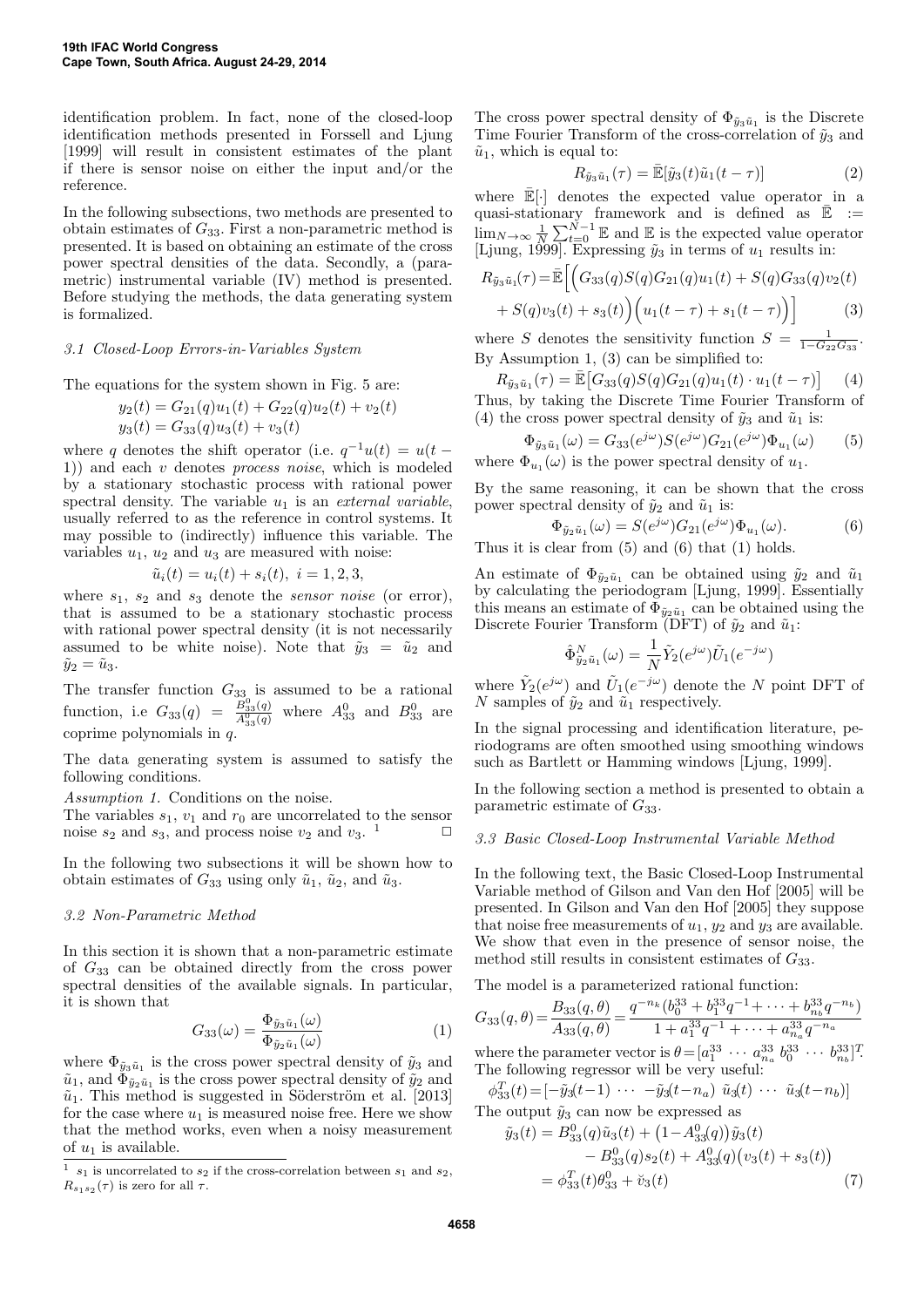where  $B_{33}^0$  and  $A_{33}^0$  denote the true numerator and denominator of  $G_{33}$ ,  $\theta_{33}^0$  denotes the true parameters, and

$$
\breve{v}_3(t) = -B_{33}^0(q)s_2(t) + A_{33}^0(q)(v_3(t) + s_3(t)). \quad (8)
$$

The IV estimate of  $\theta_{33}^0$  is defined as [Gilson and Van den Hof, 2005]

$$
\hat{\theta}_{IV} = \text{sol}\Big\{\frac{1}{N}\sum_{t=0}^{N-1} z(t) \big(\tilde{y}_3(t) - \phi_{33}^T(t)\theta\big) = 0\Big\},\
$$

where  $z(t)$  is a vector of so called *instruments*. If  $\sum_{t=0}^{N-1} z(t) \phi_{33}^T(t)$  is nonsingular, then

$$
\hat{\theta}_{IV} = \left(\frac{1}{N} \sum_{t=0}^{N-1} z(t) \phi_{33}^T(t)\right)^{-1} \left(\sum_{t=0}^{N-1} z(t) \tilde{y}_3(t)\right). \tag{9}
$$

An expression of  $\hat{\theta}_{IV}$  in terms of  $\theta_0$  can be obtained by substituting (7) into (9):

$$
\hat{\theta}_{IV} = \theta^0 + \left(\frac{1}{N} \sum_{t=0}^{N-1} z(t) \phi_{33}^T(t)\right)^{-1} \left(\sum_{t=0}^{N-1} z(t) \breve{v}_3(t)\right). \tag{10}
$$

Thus,  $\hat{\theta}_{IV} \to \theta^0$  as  $N \to \infty$  with probability 1 (i.e. it is consistent) if the following conditions hold:

(a)  $\mathbb{E}[z(t)\phi_{33}^T(t)]$  is nonsingular, (b)  $\mathbb{E}[z(t)\breve{v}_3(t)] = 0.$ 

where  $\mathbb{E}[\cdot] = \lim_{N \to \infty} \frac{1}{N} \sum_{t=0}^{N-1} \mathbb{E}[\cdot]$  and  $\mathbb{E}$  is the expected value operator [Ljung, 1999].

The choice of the instrumental variable  $z$  is critical with respect to the consistency of the estimates. Consider

$$
z(t) = \begin{bmatrix} \tilde{u}_1(t) & \cdots & \tilde{u}_1(t - n_a - n_b) \end{bmatrix}^T
$$

.

By Assumption 1 and (8), Condition (b) is met. Consequently, consistent estimates of  $G_{33}$  are possible using this instrument. Note that, by (9), in order to calculate the estimate  $\hat{\theta}_{IV}$  only a linear regression needs to be evaluated.

In the following section, it is shown how the data generating system 5 could arise in a practical situation. Then both the parametric and non-parametric identification methods presented are applied to simulated data.

## 4. WELL TEST ANALYSIS

Well test analysis is the standard procedure to extract information about dynamic properties and geological features of an underground hydrocarbon reservoir from flow and pressure measurements. The test involves producing from a well based on a sequence of planned wellhead flow rates and recording the pressure and flow rate at the bottom hole of the well. Conventionally, either the step or impulse response of the reservoir is calculated by deconvolution. Then the impulse response (or step response) is used to estimate the physical parameters of the reservoir Gringarten [2008]. The well test analysis problem can be seen as a system identification which first a dynamical model is identified based on the measurements. Then, the identified model is utilized to estimate the physical parameters of the reservoir using the frequency responses of the physics based model and the identified model. Here, we only consider estimating the average permeability but estimation of other parameters such as skin factor can be included the proposed procedure. In order to apply the identification method the causal structure of the system needs to be known. Therefore in the following sections, first it is shown how the well and reservoir can be modeled as a bilaterally coupled system and the causal structure is derived. Then the identification methods of the previous sections are applied to a simulated data set. Finally the identified model is used to obtain an estimate of the permeability of the reservoir.

### 4.1 Modeling The Well Test Process

For simplicity, a homogeneous reservoir connected to the surface with a vertical well is considered. The production system is comprised a convective flow in the well bore and diffusive flow in the reservoir that interact with each other at the bottom hole of the well; see Fig. 6.



Fig. 6. A cylindrical homogeneous reservoir with a vertical well

The reservoir and well bore shown in Fig. 6 are modeled as two bilaterally coupled subsystems. First the equations for the well bore and then the reservoir are presented.

Consider modeling the well bore. The flow of a single-phase liquid in the well bore is governed by the water-hammer equations [Chaudhry, 1987]. Thus, the equations for the flow rate  $q(z, t)$ , and pressure  $p(z, t)$ , at the depth z and time t are

$$
\frac{\rho a^2}{A} \frac{\partial q(z,t)}{\partial z} + \frac{\partial p(z,t)}{\partial t} = 0,\tag{11}
$$

$$
\frac{A}{\rho}\frac{\partial p(z,t)}{\partial z} + \frac{\partial q(z,t)}{\partial t} + Rq(z,t) - Ag = 0,\tag{12}
$$

where g  $(9.81 \text{ m/s}^{-2})$  is the acceleration due to gravity; A  $(m^2)$  is the cross sectional area of the well;  $a^2 =$  $K/(\rho + K D \rho (eE)^{-1}$  (m/s) is the velocity of the waterhammer wave;  $R = 32\nu/D^2$  (s<sup>-1</sup>) is the laminar flow friction effect;, and the remaining parameters are defined in Table 1. Solving the equations in the Laplace domain leads to a hyperbolic equation with two boundary conditions. At each side of the well bore only one of the variables can be the boundary condition, therefore in accordance with the well testing configuration the flow rate at the well head and the pressure at the bottom hole (denoted  $q_{wh}$  and  $p_{bh}$ ) respectively) are taken as the boundary conditions. This results in the following equations:

$$
\begin{bmatrix} \mathcal{P}_{wh}(s) \\ \mathcal{Q}_{bh}(s) \end{bmatrix} = \mathbb{W} \begin{bmatrix} \mathcal{Q}_{wh}(s) \\ \mathcal{P}_{bh}(s) \end{bmatrix}, \tag{13}
$$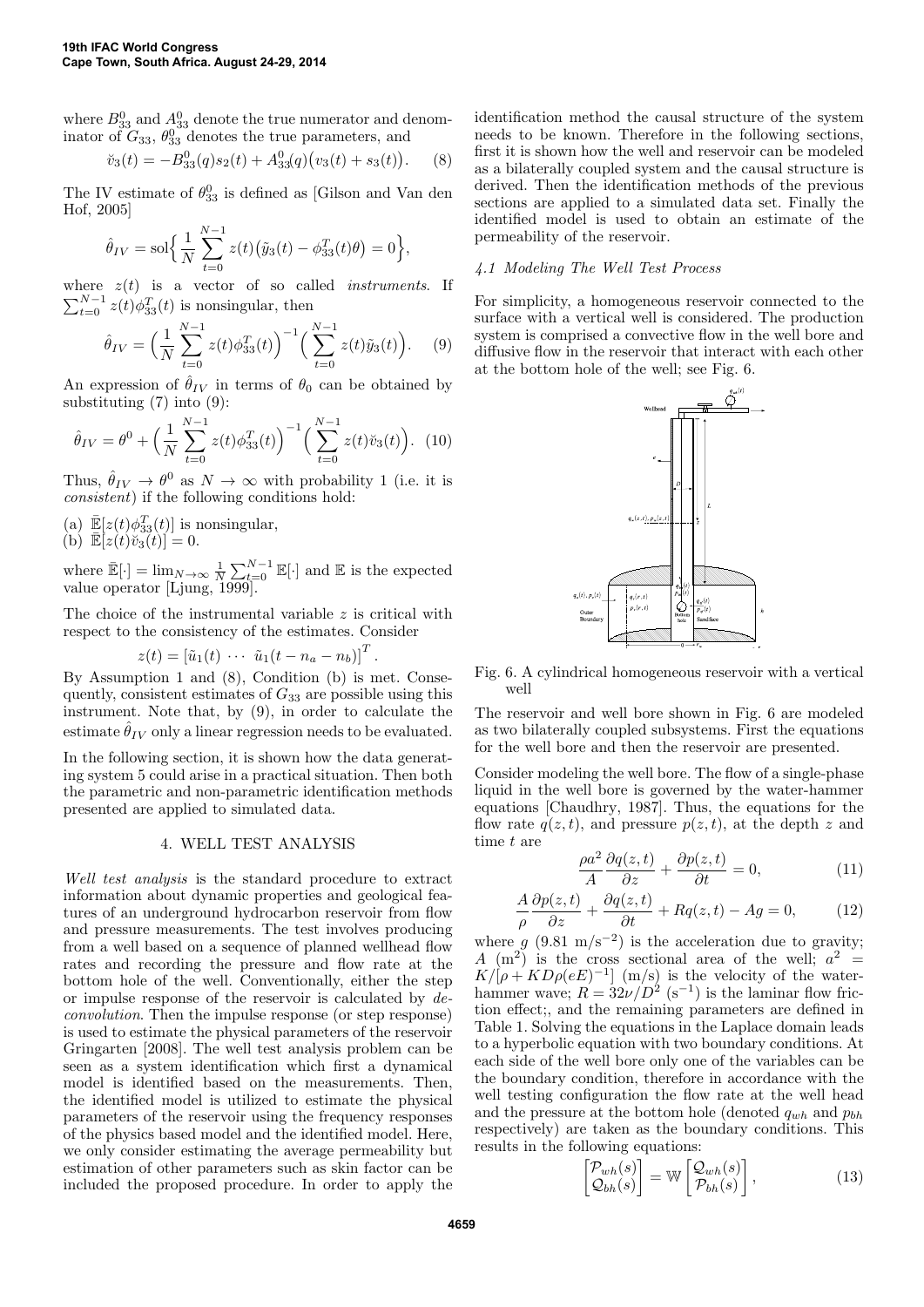where  $\mathcal{P}_{wh}(s)$  and  $\mathcal{P}_{bh}(s)$  are the Laplace transforms of the pressure at the well head and bottom hole respectively,  $\mathcal{Q}_{wh}(s)$  and  $\mathcal{Q}_{bh}(s)$  and the Laplace transforms of the flow rate at the well head and bottom hole respectively, and

$$
W_{11} = \frac{\rho \mu a^2}{sA} \tanh \mu L \qquad W_{12} = \frac{1}{\cosh \mu L}
$$
  

$$
W_{21} = \frac{1}{\cosh \mu L} \qquad W_{22} = -\frac{sA}{\rho \mu a^2} \tanh \mu L.
$$

This is the model of the well.

Table 1. Well bore and Reservoir Properties

| Model Parameters                            | Parameter Values                                   |
|---------------------------------------------|----------------------------------------------------|
| Reservoir boundary, $(r_e)$                 | $3000 \; \mathrm{m}$                               |
| Well radius, $(r_w)$                        | $0.1 \text{ m}$                                    |
| Reservoir height, $(H)$                     | $50 \text{ m}$                                     |
| Pipe internal diameter, $(D)$               | $0.1 \text{ m}$                                    |
| pipe wall thickness, $(e)$                  | $16 \times 10^{-3}$ m                              |
| Well length, $(L)$                          | $2000 \text{ m}$                                   |
| Permeability of rock, $(k)$                 | $200 \text{ }\mathrm{mD}$                          |
| Porosity of rock, $(\phi)$                  | 0.2                                                |
| Viscosity of fluid, $(\mu)$                 | $0.01$ Pa.s                                        |
| Total compressibility, $(C_t)$              | $7.25\times10^{-9}$ Pa <sup>-1</sup>               |
| bulk modulus elasticity of the fluid, $(K)$ | $1.5\times10^9$ Pa                                 |
| kinematic viscosity of the fluid, $(\nu)$   | $1.11\times10^{-5}$ m <sup>2</sup> s <sup>-1</sup> |
| Density of fluid, $(\rho)$                  | 900 Kgm <sup><math>-3</math></sup>                 |
| Young's Modulus of elasticity, $(E)$        | $200\times10^{9}$ Pa                               |

Now consider modeling the reservoir. A reservoir consists of porous rock filled with fluid. The reservoir is modeled as a cylinder, with fluid flowing radially toward the well bore. The outer edge of the reservoir is called the outer boundary. The intersection of the well bore and the reservoir is called the sandface. In this situation, the radial flow rate  $q(r, t)$  and pressure  $p(r, t)$  in the reservoir at radial distance  $r$  from the symmetry axis, satisfy the diffusivity equation and Darcy's law [Lee, 1982]

$$
\frac{1}{r}\frac{\partial}{\partial r}r\frac{\partial p(r,t)}{\partial r} = \frac{1}{\eta}\frac{\partial p(r,t)}{\partial t}
$$
\n(14)

$$
q(r,t) = -\frac{2\pi r k h}{\mu} \frac{\partial p(r,t)(t)}{\partial r}
$$
(15)

with  $\eta = k/\phi \mu c_t$  is the hydraulic diffusivity; and the remaining parameters are defined in Table 1.

Solution of the elliptic diffusivity equation in the Laplace domain requires two boundary conditions which are chosen to be the flow rate at the sand face and the pressure at the outer boundary (denoted  $q_{sf}(t)$  and  $p_o(t)$  respectively). This leads to

$$
\begin{bmatrix} \mathcal{P}_{sf}(s) \\ \mathcal{Q}_o(s) \end{bmatrix} = \mathbb{R} \begin{bmatrix} \mathcal{Q}_{sf}(s) \\ \mathcal{P}_o(s) \end{bmatrix}
$$
 (16)

in which  $\mathbb R$  is a  $2\times$  2 matrix with

$$
R_{11} = \frac{\mu}{2\pi khr_w\sqrt{\frac{s}{\eta}}}\frac{I_{0e}K_{0w} - I_{0w}K_{0e}}{I_{0e}K_{1w} + I_{1w}K_{0e}},
$$
  
\n
$$
R_{12} = \frac{I_{0w}K_{1w} + I_{1w}K_{0w}}{I_{0e}K_{1w} + I_{1w}K_{0e}},
$$
  
\n
$$
R_{21} = \frac{r_e}{r_w}\frac{I_{1e}K_{0e} - I_{0e}K_{1e}}{I_{0e}K_{1w} + I_{1w}K_{0e}},
$$
  
\n
$$
R_{22} = \frac{2\pi kh}{\mu}r_e\sqrt{\frac{s}{\eta}}\frac{I_{1w}K_{1e} - I_{1e}K_{1w}}{I_{0e}K_{1w} + I_{1w}K_{0e}}.
$$
  
\n(17)

where  $I$  and  $K$  are modified Bessel functions of the first and second kind and  $I_{ij} = I_i(r_j\sqrt{\frac{s}{\eta}})$  and  $K_{ij} =$  $K_i(r_j\sqrt{\frac{s}{\eta}}).$ 

The model of the production system is obtained by concatenating the bottom hole side of the well bore model to the sand face side of the reservoir model by coupling  $q_{bh}(t)$ to  $q_{sf}(t)$  and  $p_{sf}(t)$  to  $p_{bh}(t)$  as shown in Figure 7.



Fig. 7. Bilaterally coupled reservoir and well bore model

From a well test analysis point of view, the parameters are conventionally estimated from  $R_{11}$  that we identify.

To this end, we isolate the parts of the network shown in Fig. 7 that are relevant for the identification of  $R_{11}$  into the structure that is given in Fig. 8. We have removed  $R_{12}$ from the network because it has a very small gain.

### 4.2 Data generating system

Formulating the corresponding system identification problem for the well test analysis requires using measurement devices in the correct positions in the model. In a typical production setup, (see Figure 6), the wellhead flow rate and the bottom hole pressure and flow rate are measured. Both sensor and process noise are present in the data. The process noise is due to phenomena such as turbulence, sudden well bore reservoir condition change, two phase flow occurrence, etc. It is assumed that the well head measurement does not have process noise. In Figure 8 the model is shown with all measurement devices and noise terms.



Fig. 8. Bilaterally coupled reservoir/well bore with measurements

The transfer function  $R_{11}(z)$  can be identified consistently using the identification methods developed in section 3.1. The estimated transfer function  $R_{11}(z, \hat{\theta})$  is then used to obtain an estimate of the permeability k. Let  $R_{11}(s, k)$ be a continuous-time model defined by (17) where only k is a free parameter, and all other parameters in  $(17)$ are assumed to be known. To compare a continuous-time and discrete-time transfer function it is easiest to move to frequency domain. Thus the estimate of  $k$  is found by minimizing the difference between  $R_{11}(z, \hat{\theta})$  and  $R_{11}(s, k)$ :